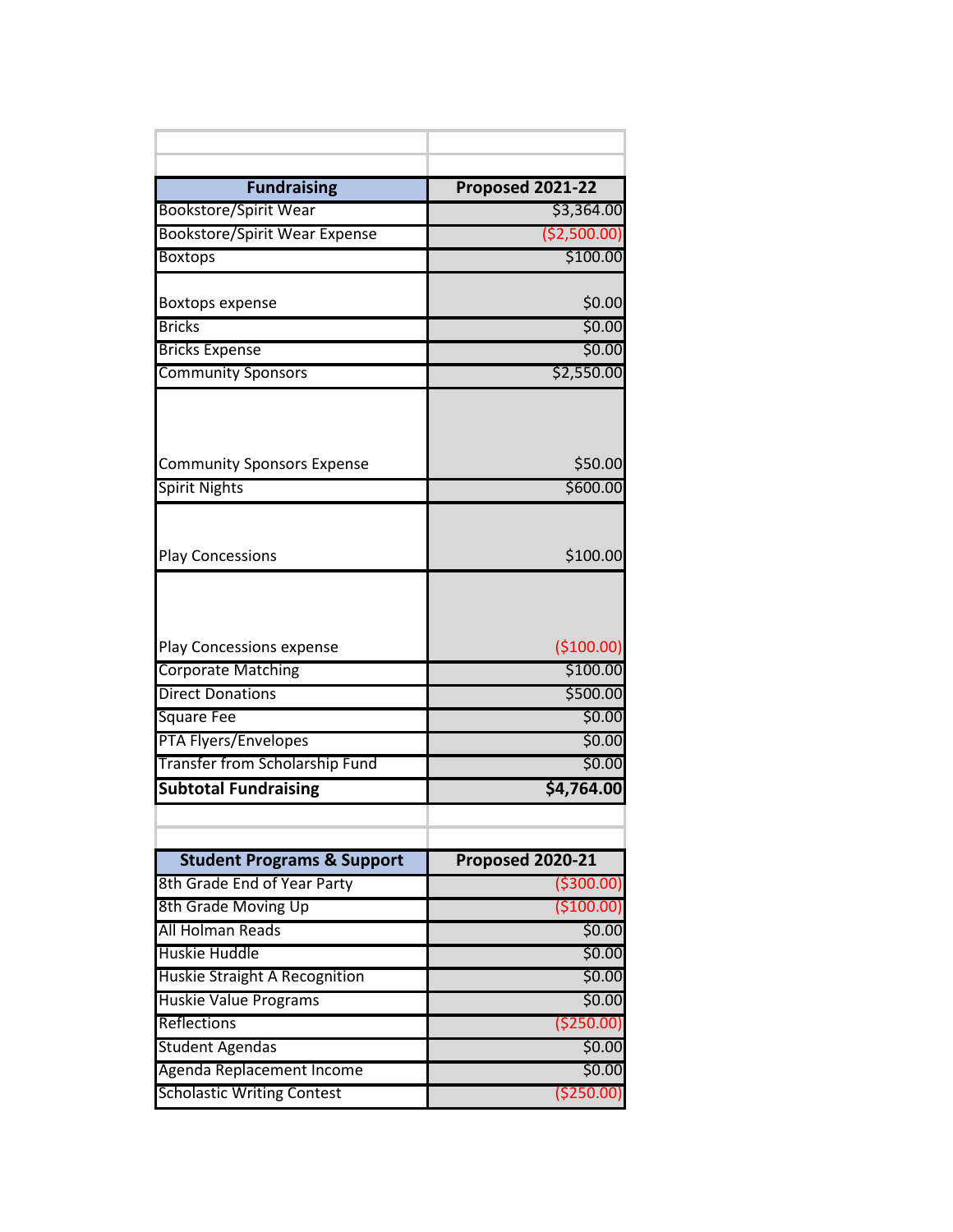| <b>Subtotal Student Programs &amp;</b>        |                         |
|-----------------------------------------------|-------------------------|
| <b>Support</b>                                | (\$900.00)              |
|                                               |                         |
| <b>Parent Programs &amp; Support</b>          | <b>Proposed 2020-21</b> |
| <b>Parent Meeting with Principal</b>          | ( \$100.00)             |
| <b>Parent Programs</b>                        | ( \$650.00)             |
| <b>Subtotal Parent Programs &amp;</b>         |                         |
| <b>Support</b>                                | ( \$750.00)             |
|                                               |                         |
| <b>Teacher/Staff Programs &amp;</b>           |                         |
| <b>Support</b>                                | Proposed 2020-21        |
| <b>Back to School Bus Driver Event</b>        | ( \$100.00)             |
| Clinic                                        | (\$100.00)              |
| Counseling                                    | (\$150.00)              |
| End of Year Staff Luncheon                    | (\$600.00)              |
| <b>School Beautification Project (revisit</b> |                         |
| in Spring 2021)                               | \$0.00                  |
| <b>Staff Recognition</b>                      | ( \$250.00)             |
| <b>Teacher Events</b>                         | $($ \$500.00)           |
| Teacher Grants (20@100/grant)                 | \$0.00                  |
| <b>Subtotal Teacher/Staff Programs</b>        |                         |
| & Support                                     | (\$1,700.00)            |
|                                               |                         |
|                                               |                         |
| <b>Community Support</b>                      | Proposed 2020-21        |
| Huskie Scholarship Award                      | ( \$1,500.00)           |
| Huskie Scholarship Plaque                     | \$0.00                  |
| Moody Scholarship                             | \$0.00                  |
| Philanthropy (student aid for field           |                         |
| trips)                                        | ( \$200.00)             |
| <b>Subtotal Community Support</b>             | (\$1,700.00)            |
|                                               |                         |
| <b>PTA Administrative Support</b>             | Proposed 2020-21        |
| Administrative Supplies (pre-approval         |                         |
| needed)                                       | \$0.00                  |
| <b>Annual Conference &amp; Training</b>       | \$0.00                  |
| <b>Annual Awards Banquet</b>                  | \$0.00                  |
| <b>Bonding/Liability Insurance</b>            | ( \$200.00)             |
| End of Year PTA Board Dinner                  | \$0.00                  |
| Summer PTA Flyers/Envelopes                   | \$0.00                  |
| <b>Website Fee</b>                            | ( \$400.00)             |